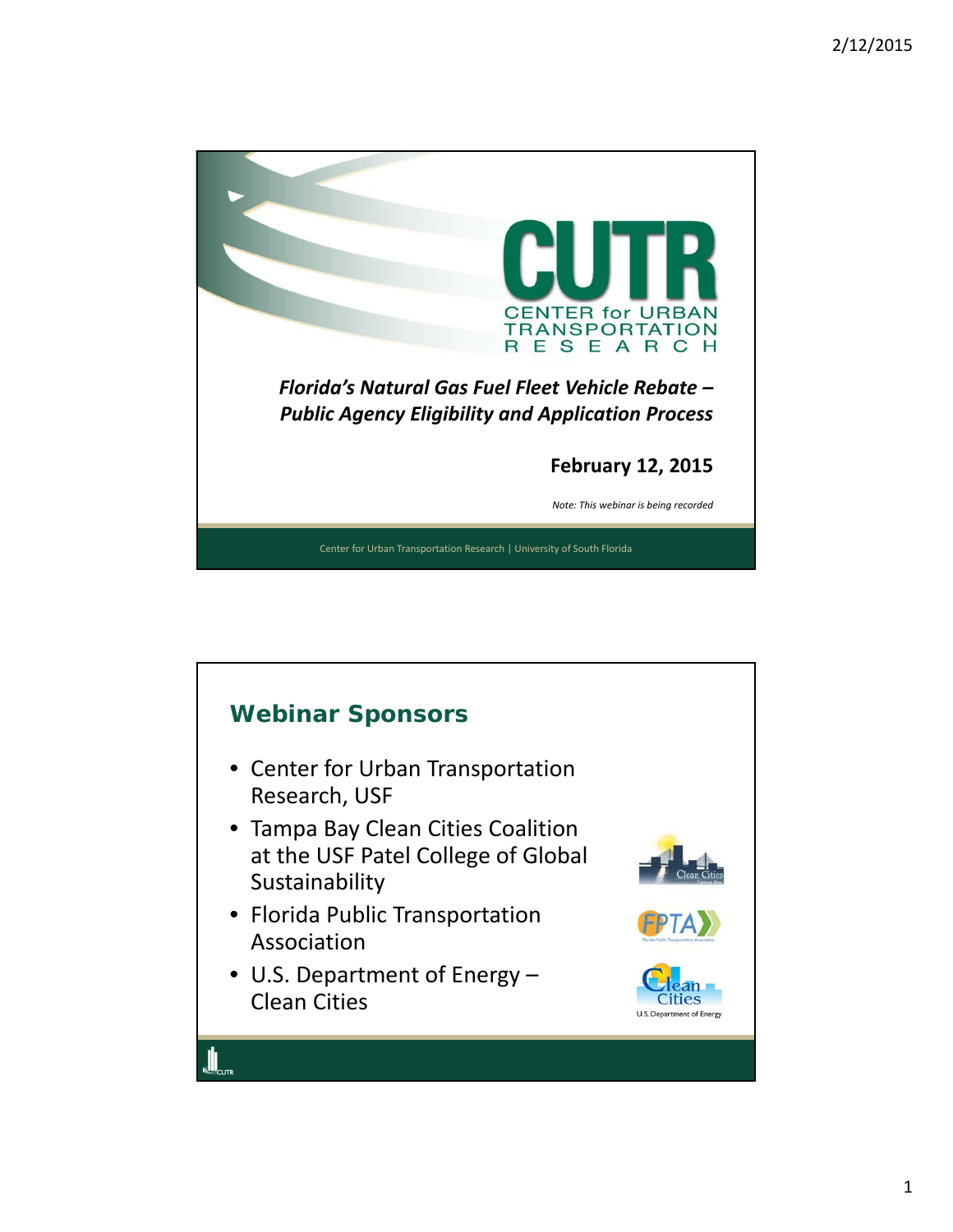## **Clean Cities**

• U.S. Department of Energy sponsored program contributing to the energy, environmental, and economic security of the U.S. by supporting reductions in petroleum use in the transportation sector

## **Clean Cities**

- Nearly 100 coalitions with 20,000 stakeholders across the U.S.
- Distributed \$377 million to fund more than 500 transportation projects nationwide, which have leveraged more than \$740 million in matching funds
- With MotorWeek, helped produce nearly 100 national TV segments on transportation success stories
- Biodiesel, Ethanol, Electric Drive (EVs, PHEVs, HEVs), Propane, Natural Gas, and Fuel Conservation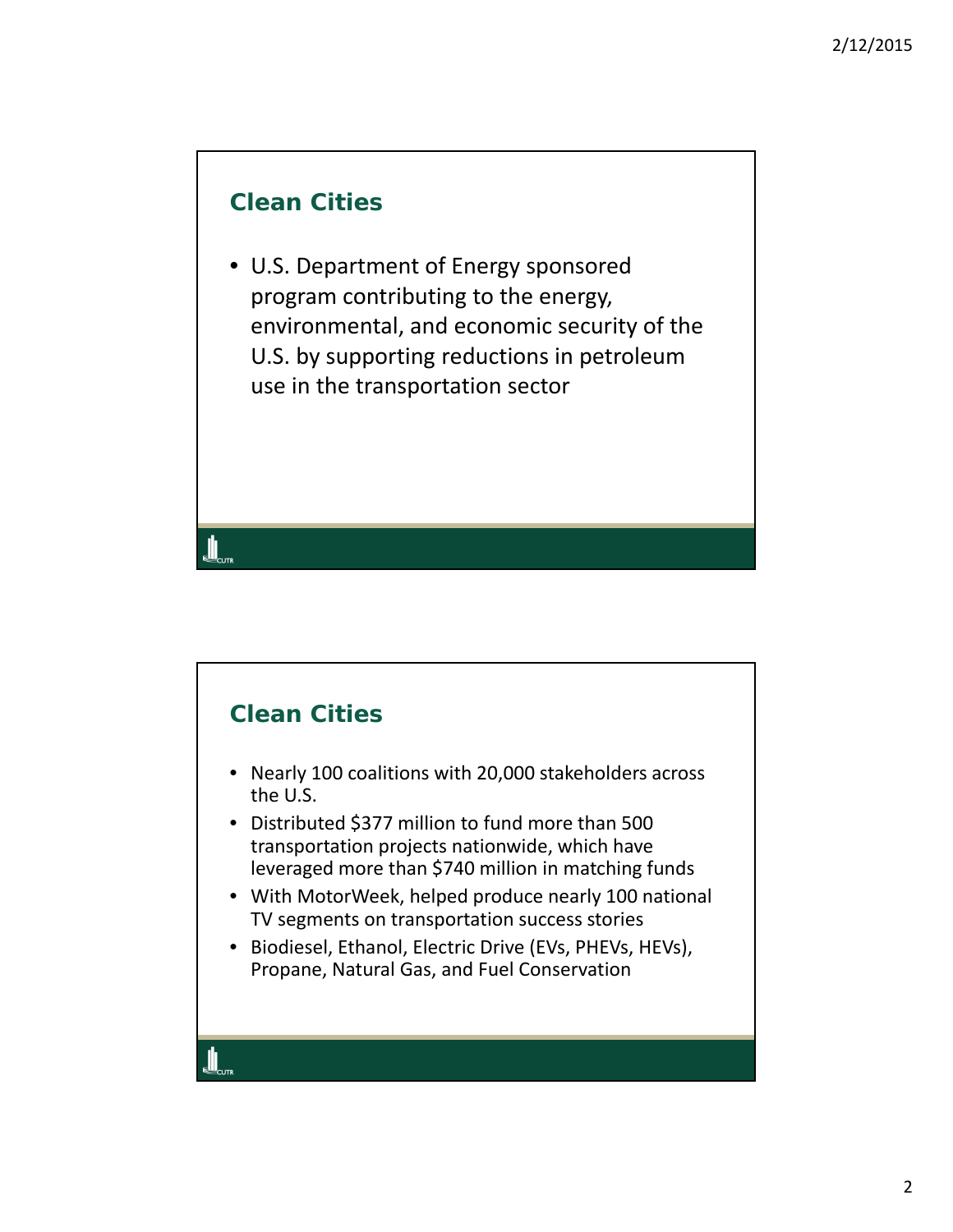

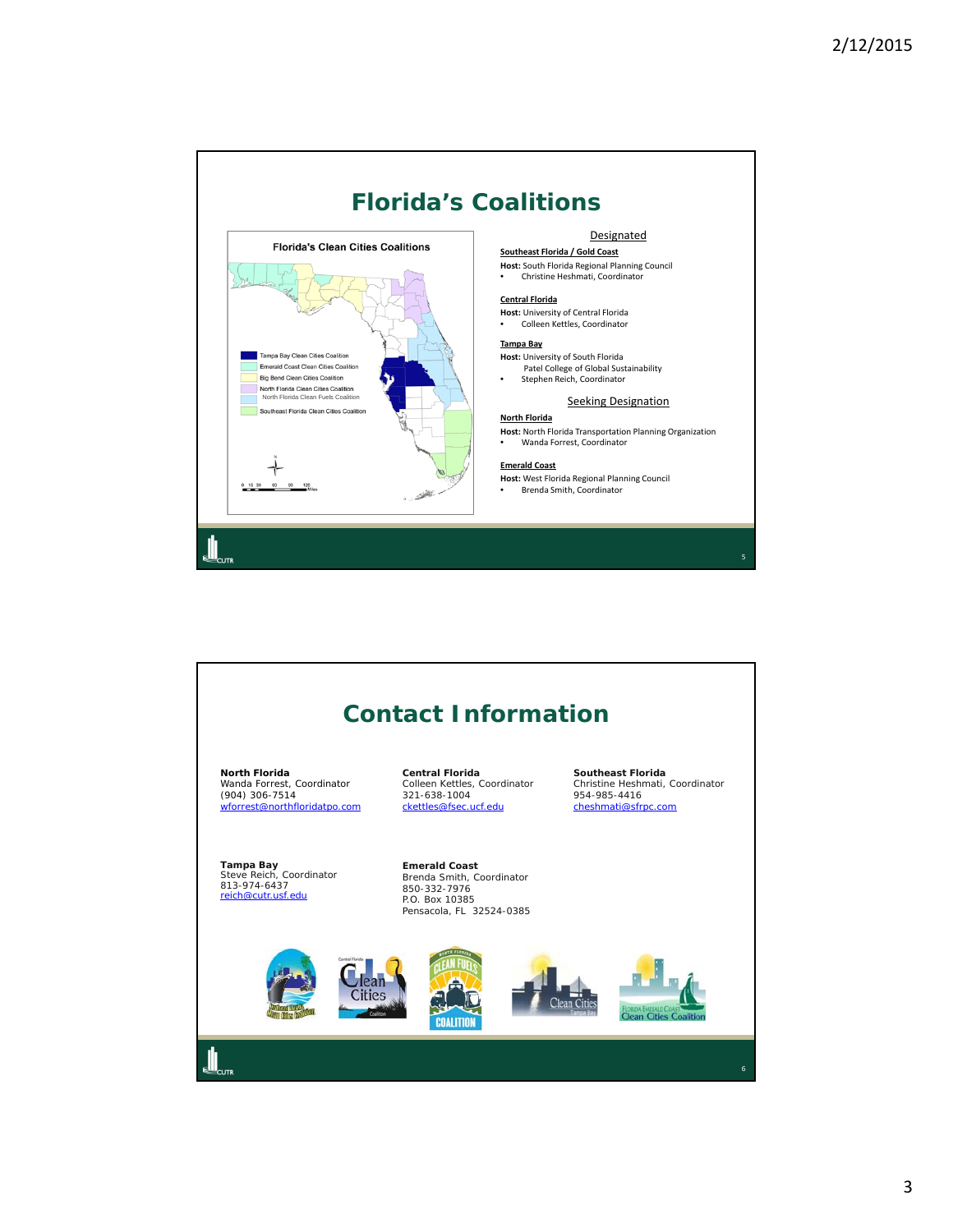